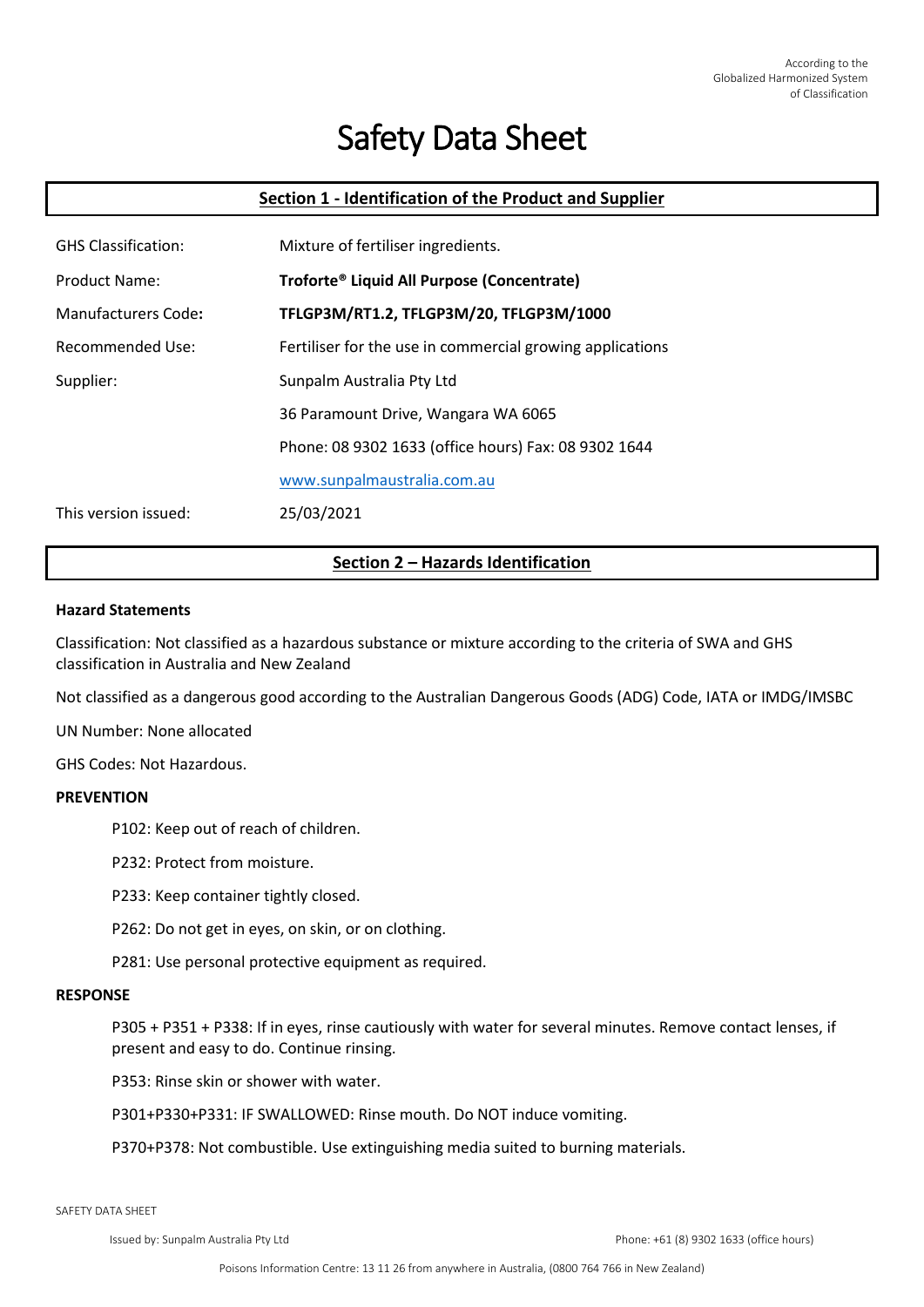#### **STORAGE**

P402+P404: Store in a dry place. Store in a closed container.

P403 + P235: Store in a well-ventilated place. Keep cool.

### **DISPOSAL**

P501: Small spills may be swept and reused. Dispose of empty containers or bags at local authority landfill in accordance with the requirements of Local or State Waste Management Authorities. For larger quantities, if recycling or reclaiming is not possible, use a commercial waste disposal service.

#### **Emergency Overview**

**Physical Description & Colour:** Resinous Brown Liquid

**Odour:** Slight earthy & seaweed smell.

**Major Health Hazards:** No significant risk factors have been found for this product except mild skin irritation.

## **Section 3 - Composition/Information on Ingredients**

#### **INGREDIENTS**

| <b>CHEMICAL ENTITY:</b>                                                                    | <b>CAS NUMBER:</b> | PROPORTION (%w/v) |
|--------------------------------------------------------------------------------------------|--------------------|-------------------|
| Urea                                                                                       | $57-13-6$          | $< 30\%$          |
| Methylene Urea                                                                             | 598-50-5           | $< 30\%$          |
| Methylene Di Urea                                                                          | 68611-64-3         | $< 3\%$           |
| Seaweed Extract                                                                            | 68917-51-1         | $< 20\%$          |
| Potassium Hydroxide                                                                        | 1310-58-3          | $< 0.5\%$         |
| EDTA, Ferric Sodium Complex                                                                | 15708-41-5         | $< 0.005\%$       |
| Sodium Molybdate                                                                           | 10102-40-6         | $< 0.1\%$         |
| Water & other ingredients determined as<br>non-hazardous, including organic<br>ingredients | N/A                | To 100%           |

## **Section 4 - First Aid Measures**

#### **General Advice:**

Contact the Poisons Information Centre if case of suspected symptoms of poisoning, burning or irritation by this product. The number is 13 1126 from anywhere in Australia (0800 764 766 in New Zealand) and is available at all times. Please ensure that you have this SDS with you when you call.

#### **Inhalation:**

May cause irritation of nasal passage and throat. No first aid measures generally required. However, if inhalation has occurred, and irritation has developed, remove to fresh air and observe until recovered. If symptoms persist, seek medical advice.

## **Skin Contact:**

Wash skin gently and thoroughly with water and soap.

## **Eye Contact:**

Rinse contaminated eye(s) with cold water thoroughly until the product is removed. Seek medical advice if irritation symptoms persist. Ensure contact lenses are removed prior to rinsing.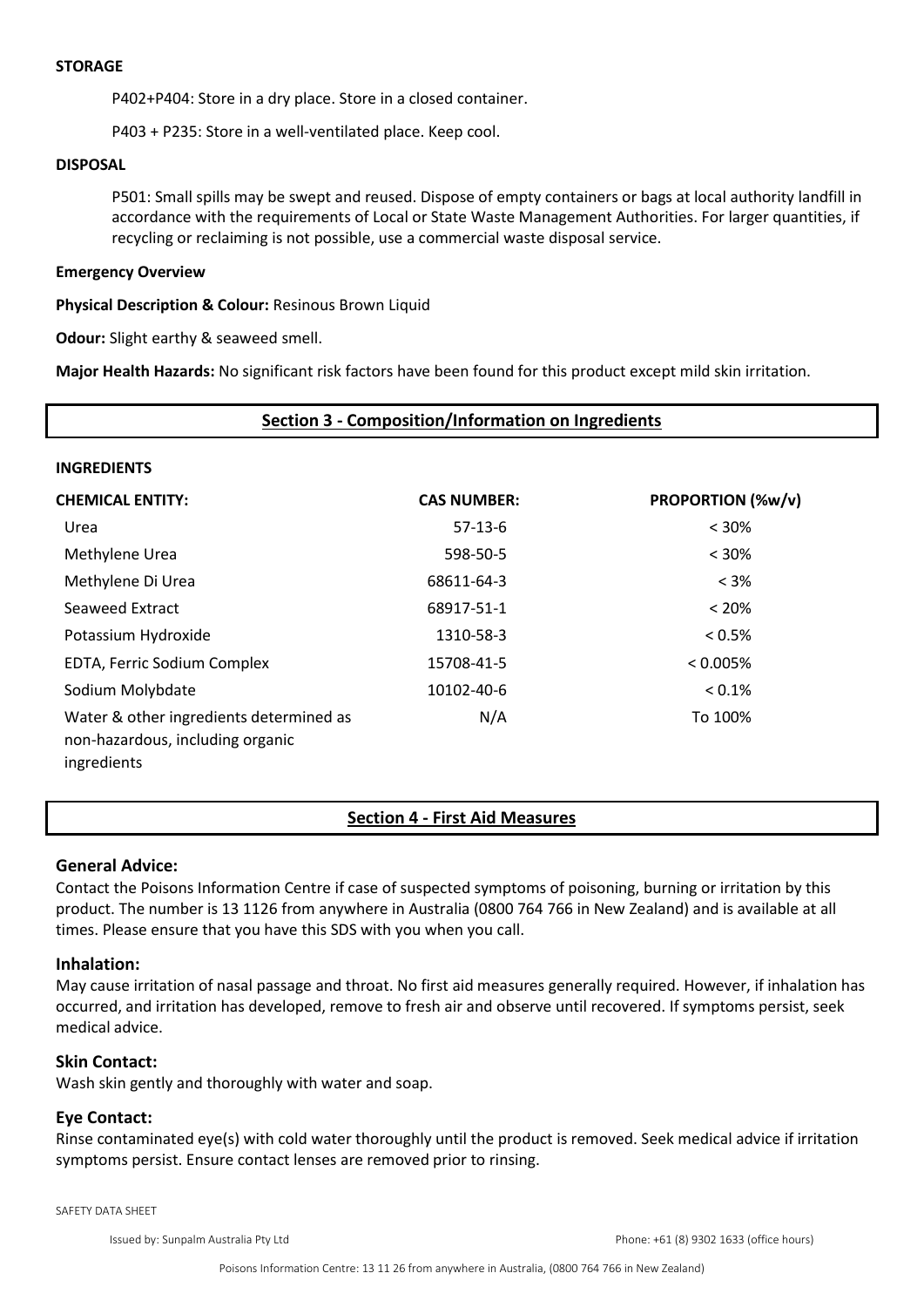## **Ingestion:**

Rinse mouth with water and drink plenty of water. Do NOT induce vomiting. If symptoms persist, contact a Poisons Information Centre 13 11 26 or a doctor.

**Note to Physician:** Treat symptomatically

# **Section 5 – Fire-fighting Measures**

Under normal conditions, there is no risk of an explosion from this product if involved in a fire.

Thermal decomposition of these products due to a fire are likely to cause irritation if inhaled.

Suitable Extinguishing Media: Not combustible, however, use suitable extinguishing media. Do not use unsuitable extinguishing media that scatters spilled material with high pressure water streams.

Fire Fighting: Fire fighters should wear a self-contained breathing equipment. In case of large fire involving this product, call the fire brigade

# **Section 6 - Accidental Release Measures**

As such, there is no requirement for special protective equipment, however, personnel involved in handling an accidental release should wear appropriate protective clothing including gloves and safety goggles. Ensure that there is an adequate ventilation in the area.

## **Environmental Precautions:**

Prevent spillage from entering open drains and waterways, if it is safe to do so. If a significant quantity of material enters drains, advise emergency services. Dispose of recovered product promptly and in accordance with Local or State Waste Management Authorities. This product is suitable for disposal in landfill.

# **Section 7 - Handling and Storage**

# **Recommendations on safe handling**

Handling:

Use personal protective equipment when handling this product, and handle in accordance with good industrial hygiene and safety practices. Refrain from eating, drinking or smoking when using this product. Refer to Section 8 of this SDS for details of personal protective measures, and make sure that those measures are followed

Storage:

Store containers in a cool, dry area away from drinking water and food. Keep the product away from heat, flames and other sources of ignition. Store in containers that are clearly labelled, protected from physical damage and sealed when not in use.

# **Section 8 - Exposure Controls and Personal Protection**

## **Exposure Control:**

Exposure control parameters have not been established by SWA for any of the major ingredients in this product.

# **Personal Protection and Engineering Controls:**

Generally, special equipment is not required when using this product under normal use conditions. If exposure limits are exceeded or irritation is experienced, ventilations and evacuation may be necessary.

During bulk handling or regular exposure occurs without proper controls, the following is suggested: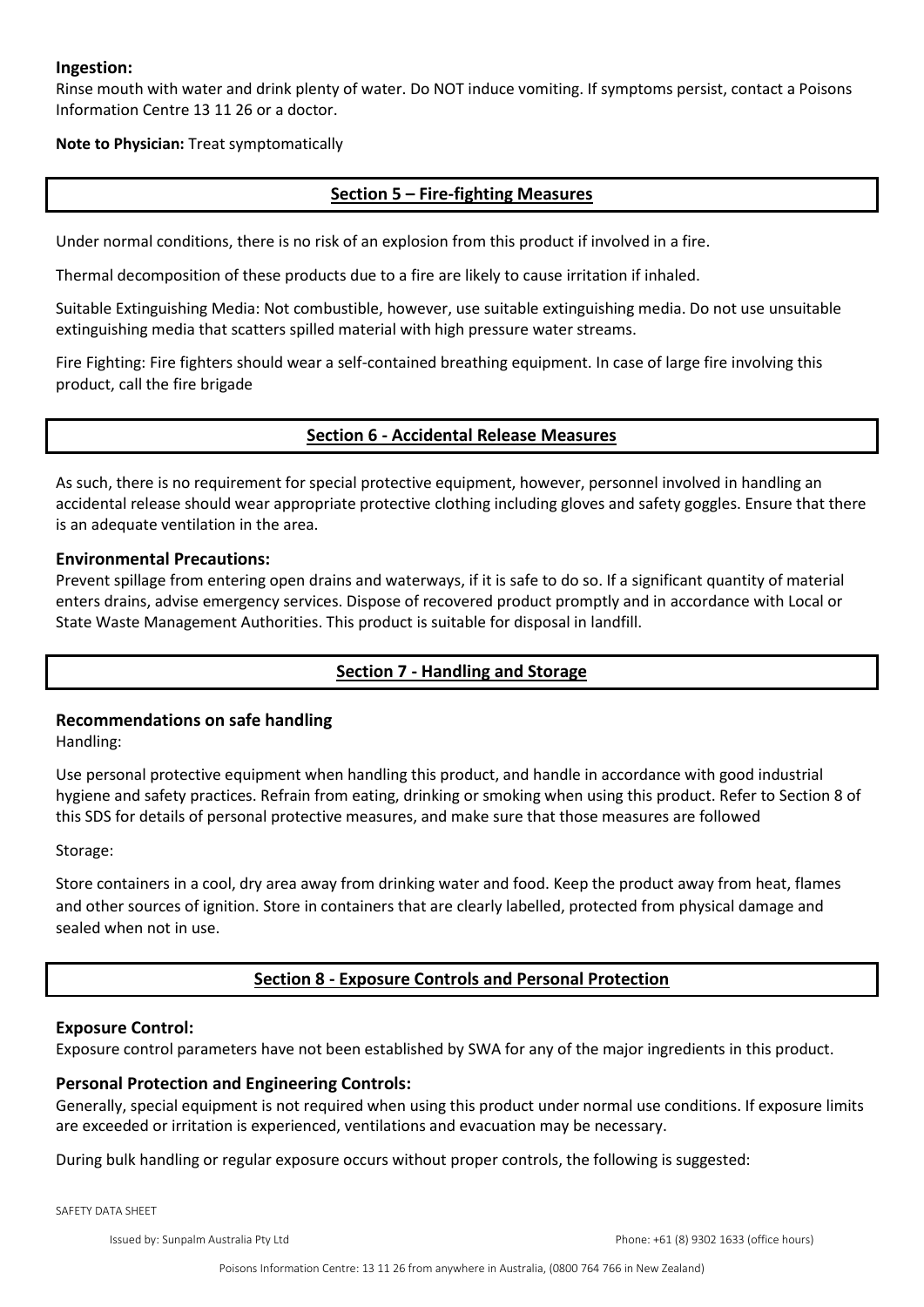Ventilation: Ensure adequate ventilation in confined work areas. Ensure that the work environment remains clean and that exposure to dust is minimised.

Eye/Face Protection: No special equipment required, however, eye protection such as protective glasses or goggles and face protection such as breathing masks/ apparatus is recommended.

Respiratory protection: to avoid dust, use nose masks.

Skin Protection: No special protective equipment is required however, you should avoid contact even with mild skin irritants. Therefore, you should wear suitable gloves and facial protection when handling this product.

|                                                      | <b>Section 9 - Physical and Chemical Properties</b> |
|------------------------------------------------------|-----------------------------------------------------|
| Physical Description & colour: Resinous Brown Liquid |                                                     |
| Odour:                                               | Slight earthy smell.                                |
| <b>Boiling Point:</b>                                | N/A                                                 |
| <b>Freezing/Melting Point:</b>                       | No data                                             |
| <b>Volatiles:</b>                                    | No specific data. Expected to be low at 100°C.      |
| <b>Vapour Pressure:</b>                              | Negligible at normal ambient temperatures.          |
| <b>Vapour Density:</b>                               | Not relevant                                        |
| <b>Specific Gravity:</b>                             | No data.                                            |
| <b>Water Solubility:</b>                             | Slightly soluble.                                   |
| pH:                                                  | No data.                                            |
| <b>Volatility:</b>                                   | Negligible at normal ambient temperatures.          |
| <b>Odour Threshold:</b>                              | No data.                                            |
| <b>Evaporation Rate:</b>                             | Not applicable.                                     |
| <b>Coeff Oil/water Distribution:</b>                 | No data                                             |
| <b>Viscosity:</b>                                    | Not applicable.                                     |
| Auto ignition temp:                                  | Not applicable - does not burn.                     |

# **Section 10 - Stability and Reactivity**

Reactivity: Under normal conditions, this product is unlikely to react or decompose. If in doubt, contact the manufacturer for advice. Storage containers are to be kept in dry, cool conditions.

Incompatibilities: Compatible with most commonly used fertiliser materials

Fire Decomposition: May create toxic fumes when heated to decomposition

# **Section 11 - Toxicological Information**

This product has low toxicity and may only be hazardous with prolonged eye or skin contact, dust inhalation or ingestion.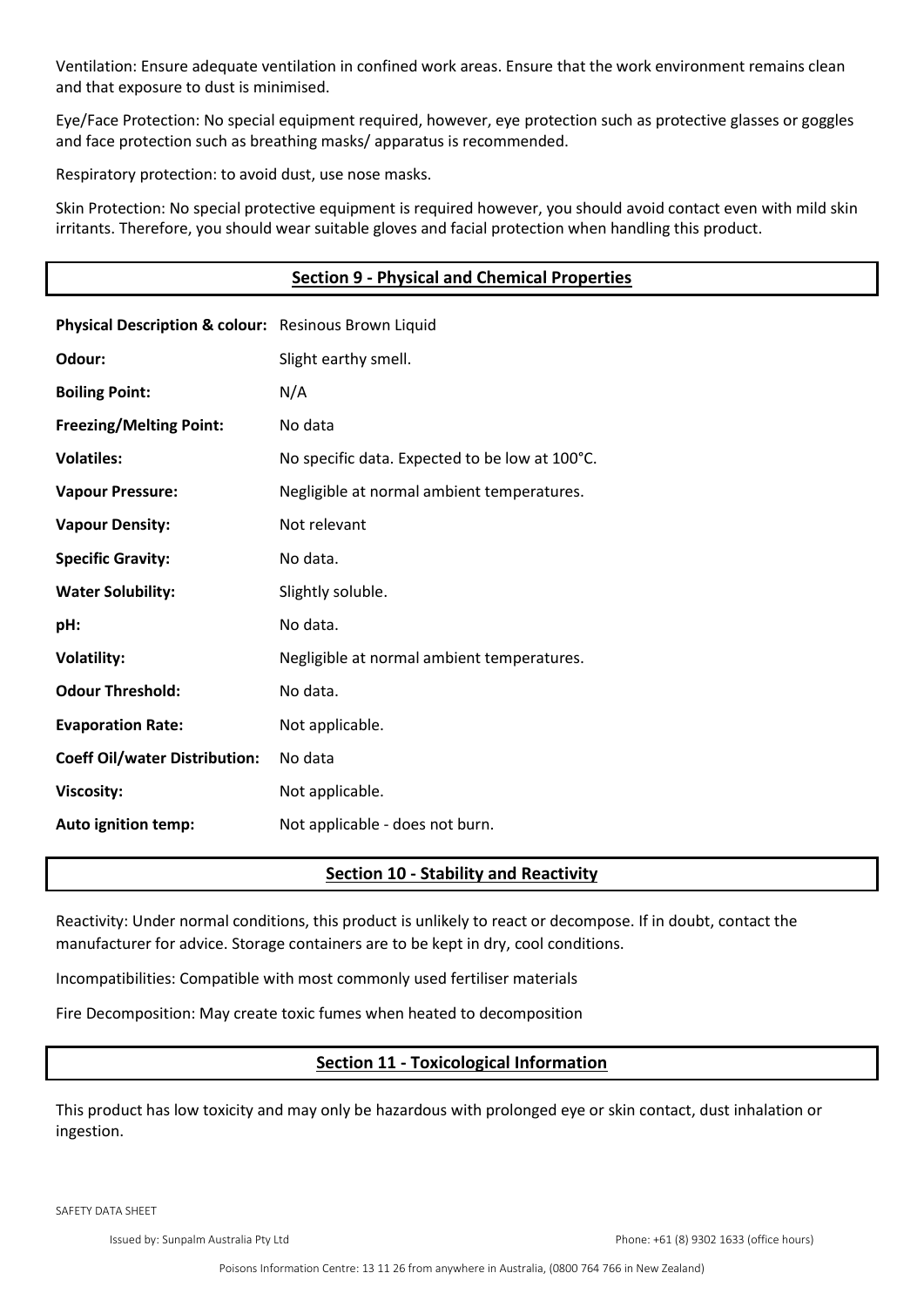#### Known Acute Toxicity

Eye Contact: May cause irritation

Skin Contact: May cause irritation. Prolonged and repeated use may result in slight irritation. Some individuals with sensitive skin may experience adverse skin reactions and would be advised to discontinue use.

Inhalation: May cause irritation of respiratory tract. Over exposure may result in mucous membrane irritation of the nose and throat with coughing

Ingestion: ingestion may cause gastro-intestinal irritation, nausea, vomiting and/or diarrhoea.

Symptoms: No information available.

Unknown Acute Toxicity: No information available.

Target Organs: No information available on any particular target organs.

#### *Potential Immediate and Delayed Health Effects (numerical measures of toxicity)*

| No information available.                                  |
|------------------------------------------------------------|
| No information available.                                  |
| No information available.                                  |
| Skin/ Respiratory Sensitisation: No information available. |
| No information available.                                  |
| No information available.                                  |
|                                                            |

## **Section 12 - Ecological Information**

## **Eco-Toxicity: No data available**

This product is eco efficient, environment friendly and unlikely to negatively affect the environment. Soluble salts of nitrogenous compounds, phosphorous and potash in this product are released in small quantities in a slow release or controlled release manner to be able to be taken up by plants when released to the environment. This product is not expected to be an environmental hazard as long as precaution is taken to not allow the product to enter the environment uncontrolled. Excess of nitrogen and phosphorus can stimulate weed and algal growth. High Nitrate concentrations due to untimely or heavy application of excess nitrogen and can contaminate surface and ground water which may render the water unsuitable for human and livestock.

Biodegradability: Product is biodegradable; however, no data is available.

Bioaccumulation: No information available

# **Section 13 - Disposal Considerations**

Disposal: Small spills may be swept up and reused. Dispose of drummed waste and any contaminated soil at local authority landfill in accordance with local regulations of Waste Management Authorities. This product may be suitable for landfill. Empty containers are not suitable for re-use.

# **Section 14 - Transport Information**

This product is not regulated and is not classified as a Dangerous Good by ADG or IATA criteria and therefore there are no special conditions for transport of this product in Australia and New Zealand.